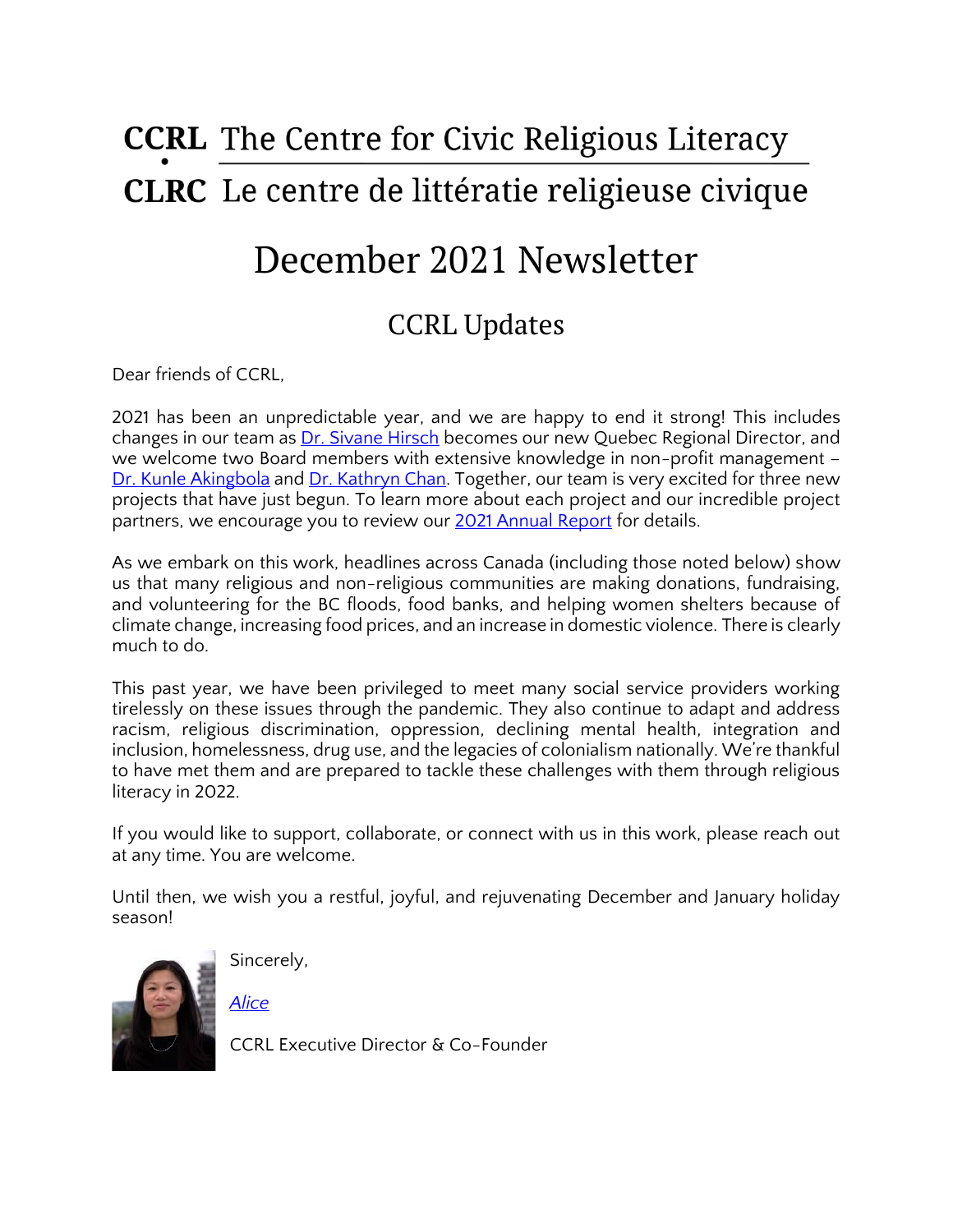### **The Pulse**

#### *How does belief (religious or not) inform life and society in Canada today?*

Here are some headlines that show how religious, spiritual, and non-religious perspectives remain part of our daily lives and society. They show the struggles, virtues, and influence of Canadians in local and global communities. Some are one-on-one interactions while others are systemic, good and bad.

*Follow our Twitter, Instagram, and LinkedIn accounts for headlines on a regular basis. Note, these headlines do not indicate endorsement but are shared for the purpose of awareness and understanding.* 



Image of, and from, the new web resource for survivors by the University of British Columbia.

(More info about the image above here: <u>'It'[s history being made.](https://cabinradio.ca/80857/news/tlicho/its-history-being-made-whati-celebrates-tli%cc%a8ch%c7%ab-highway/)' Whati celebrates Thicho</u> [Highway](https://cabinradio.ca/80857/news/tlicho/its-history-being-made-whati-celebrates-tli%cc%a8ch%c7%ab-highway/) *Cabin Radio* (photo by Sarah Pruys)

#### **Canada:**

- Canada bans conversion therapy[, a practice Trudeau calls 'despicable and](https://www.cnn.com/2021/12/09/americas/canada-conversion-therapy-ban/index.html)  [degrading'](https://www.cnn.com/2021/12/09/americas/canada-conversion-therapy-ban/index.html) *CNN*
- [Canadian Bishops, Assembly of First Nations, Métis National Council, and Inuit](https://www.afn.ca/canadian-bishops-assembly-of-first-nations-metis-national-council-and-inuit-tapiriit-kanatami-provide-an-update-on-delegation-to-rome/)  [Tapiriit Kanatami Provide an Update on Delegation to Rome](https://www.afn.ca/canadian-bishops-assembly-of-first-nations-metis-national-council-and-inuit-tapiriit-kanatami-provide-an-update-on-delegation-to-rome/) *Assembly of First Nations*
- [Church of Canada may disappear by 2040, says new report](https://religionnews.com/2019/11/18/church-of-canada-may-disappear-by-2040-says-new-report/) *Religion News Service*
- [Trudeau announces diplomatic boycott of Beijing Olympics](https://www.cbc.ca/news/politics/trudeau-diplomatic-boycott-winter-olympic-games-1.6277773) *CBC News*
- Residential school timelines, unmarked graves part of new web resource for [survivors](https://www.cbc.ca/news/canada/saskatoon/residential-schools-unmarked-graves-web-resource-1.6275707) *CBC News*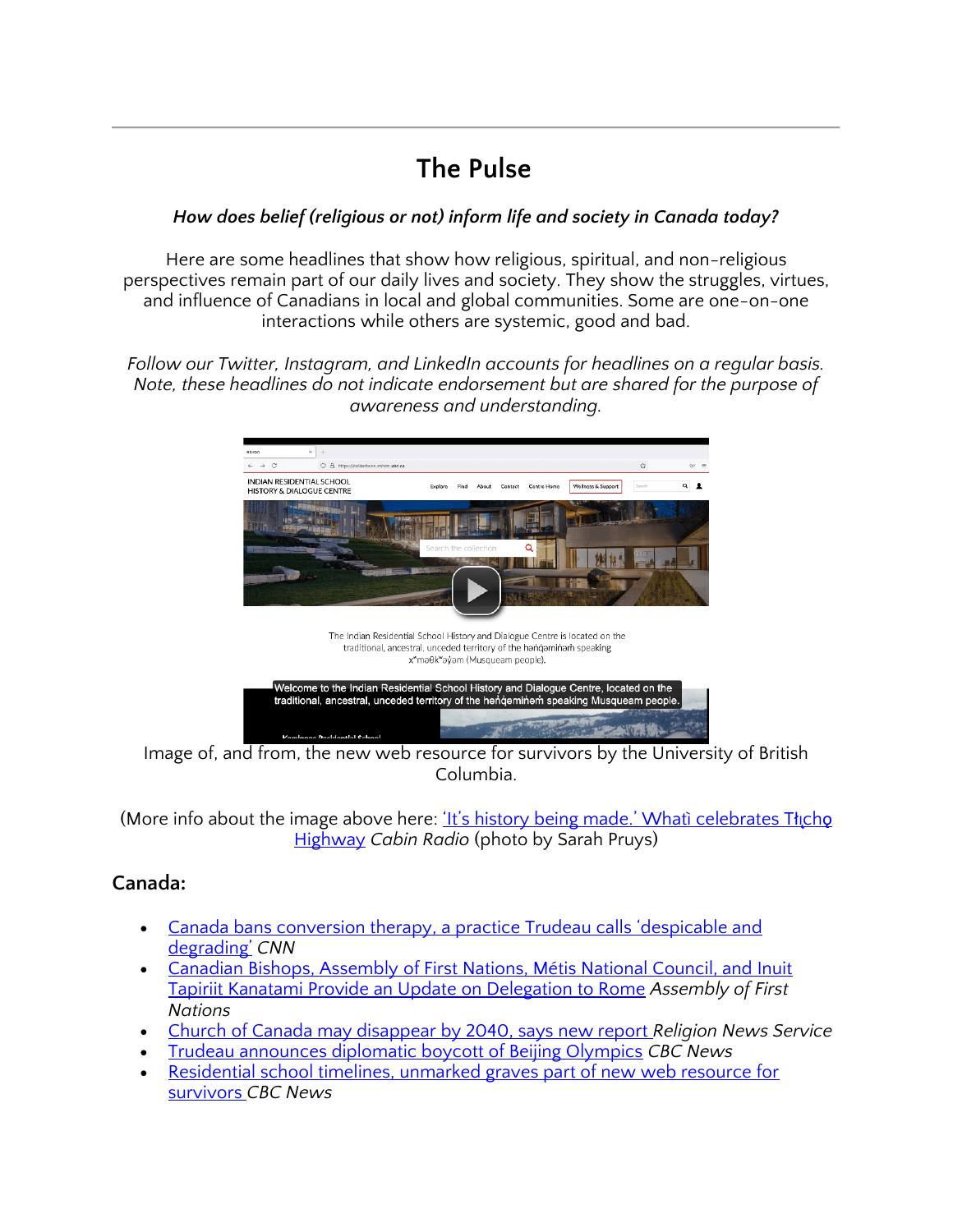#### **Territories:**

- [Ice menorah lights up the darkness for northern Hanukkah](https://www.yukon-news.com/news/ice-menorah-lights-up-the-darkness-for-northern-hanukkah/) *Yukon News*
- <u>'It'[s history being made.](https://cabinradio.ca/80857/news/tlicho/its-history-being-made-whati-celebrates-tli%cc%a8ch%c7%ab-highway/)' Whatì celebrates Tłicho Highway</u> Cabin Radio
- [Jury calls on prison system to meet cultural needs of Inuit inmates](https://nunatsiaq.com/stories/article/jury-calls-on-prison-system-to-meet-cultural-needs-of-inuit-inmates/) *Nunatsiaq News*
- [Popular N.W.T. tourist attraction becomes on-the-land healing camp](https://www.cbc.ca/news/canada/north/aurora-village-on-the-land-healing-camp-1.6272712) *CBC North*

#### **British Columbia:**

- B.C.'s new COVID[-19 restrictions on religious gatherings met with mixed reactions](https://bc.ctvnews.ca/b-c-s-new-covid-19-restrictions-on-religious-gatherings-met-with-mixed-reactions-1.5693425) *CTV News*
- [Kelowna's Hindu community rallies to help flood victims](https://www.castanet.net/news/Kelowna/352910/Kelowna-s-Hindu-community-rallies-to-help-flood-victims) *CastaNet*
- [Non-profit allows staff to substitute stat holidays](https://www.hrreporter.com/focus-areas/diversity/non-profit-allows-staff-to-substitute-stat-holidays/362163) *HR Reporter*
- ['We are not here to get killed': Wet'suwet'en solidarity actions met with armed](https://thenarwhal.ca/wetsuweten-rcmp-solidarity-gitxsan/) [police response](https://thenarwhal.ca/wetsuweten-rcmp-solidarity-gitxsan/) *The Narwhal*

#### **Alberta:**

- [Calgary's Muslim community comes together to support victims of domestic](https://globalnews.ca/news/8424513/calgary-muslim-community-domestic-violence/)  [violence](https://globalnews.ca/news/8424513/calgary-muslim-community-domestic-violence/) *Global News*
- Edmonton advocates ask public school board to give kids day off for holidays like [Eid, Diwali, and Yom Kippur](https://edmontonjournal.com/news/local-news/edmonton-advocates-ask-public-school-board-to-give-kids-day-off-for-holidays-like-eid-diwali-and-yom-kippur) *Edmonton Journal*
- [Medicine Hat Women's Shelter Society has gone up 29 per cent](https://www.thestar.com/news/canada/2021/12/02/medicine-hat-womens-shelter-society-has-gone-up-29-per-cent.html) *Toronto Star*
- Miywasin Friendship Centre extends helping hands, celebrates Indigenous [community](https://prairiepost.com/alberta/2021/12/08/miyawasin-friendship-centre-extends-helping-hands-celebrates-indigenous-community/) *Prairie Post*

#### **Prairies:**

- [Fort Saskatchewan residents send more than 700 Christmas cards to soldiers](https://www.fortsaskonline.com/articles/fort-saskatchewan-residents-send-more-than-700-christmas-cards-to-soldiers) *FortSaskOnline*
- [Manitoba ceremony marks 32nd anniversary of Montreal Massacre, day of action](https://www.cbc.ca/news/canada/manitoba/day-remembrance-action-violence-against-women-manitoba-1.6275228)  [against gender-based violence](https://www.cbc.ca/news/canada/manitoba/day-remembrance-action-violence-against-women-manitoba-1.6275228) *CBC Manitoba*
- [Regina's emergency shelter faces challenges in first three weeks of operation](https://leaderpost.com/news/local-news/reginas-emergency-shelter-faces-challenges-in-first-three-weeks-of-operation)  *Regina Leader-Post*
- [Winnipeg rally calls on Canada to help protect Palestinian children](https://www.cbc.ca/news/canada/manitoba/palestinian-children-rights-rally-winnipeg-1.6266018) *CBC Manitoba*

#### **Ontario:**

- [Let kids celebrate Christmas at school, Education Minister Stephen Lecce tells](https://www.thestar.com/politics/provincial/2021/12/05/let-kids-celebrate-christmas-at-school-education-minister-stephen-lecce-tells-toronto-catholic-teachers.html)  [Toronto Catholic teachers](https://www.thestar.com/politics/provincial/2021/12/05/let-kids-celebrate-christmas-at-school-education-minister-stephen-lecce-tells-toronto-catholic-teachers.html) *Toronto Star*
- Nav Bhatia's journey to become the Raptors' superfan after immigrating to Canada [revealed in CBC documentary](https://www.bramptonguardian.com/news-story/10532349-nav-bhatia-s-journey-to-become-the-raptors-superfan-after-immigrating-to-canada-revealed-in-cbc-documentary/) *BramptonGuardian.com*
- [Racist graffiti left on Brampton Sikh school](http://timesofindia.indiatimes.com/articleshow/88132297.cms?utm_source=contentofinterest&utm_medium=text&utm_campaign=cppst) *The Times of India*
- ['This is part of reconciliation': Algonquin elder Albert Dumont awarded high school](https://ottawacitizen.com/news/this-is-part-of-reconciliation-algonquin-elder-albert-dumont-awarded-high-school-diploma)  [diploma](https://ottawacitizen.com/news/this-is-part-of-reconciliation-algonquin-elder-albert-dumont-awarded-high-school-diploma) *Ottawa Citizen*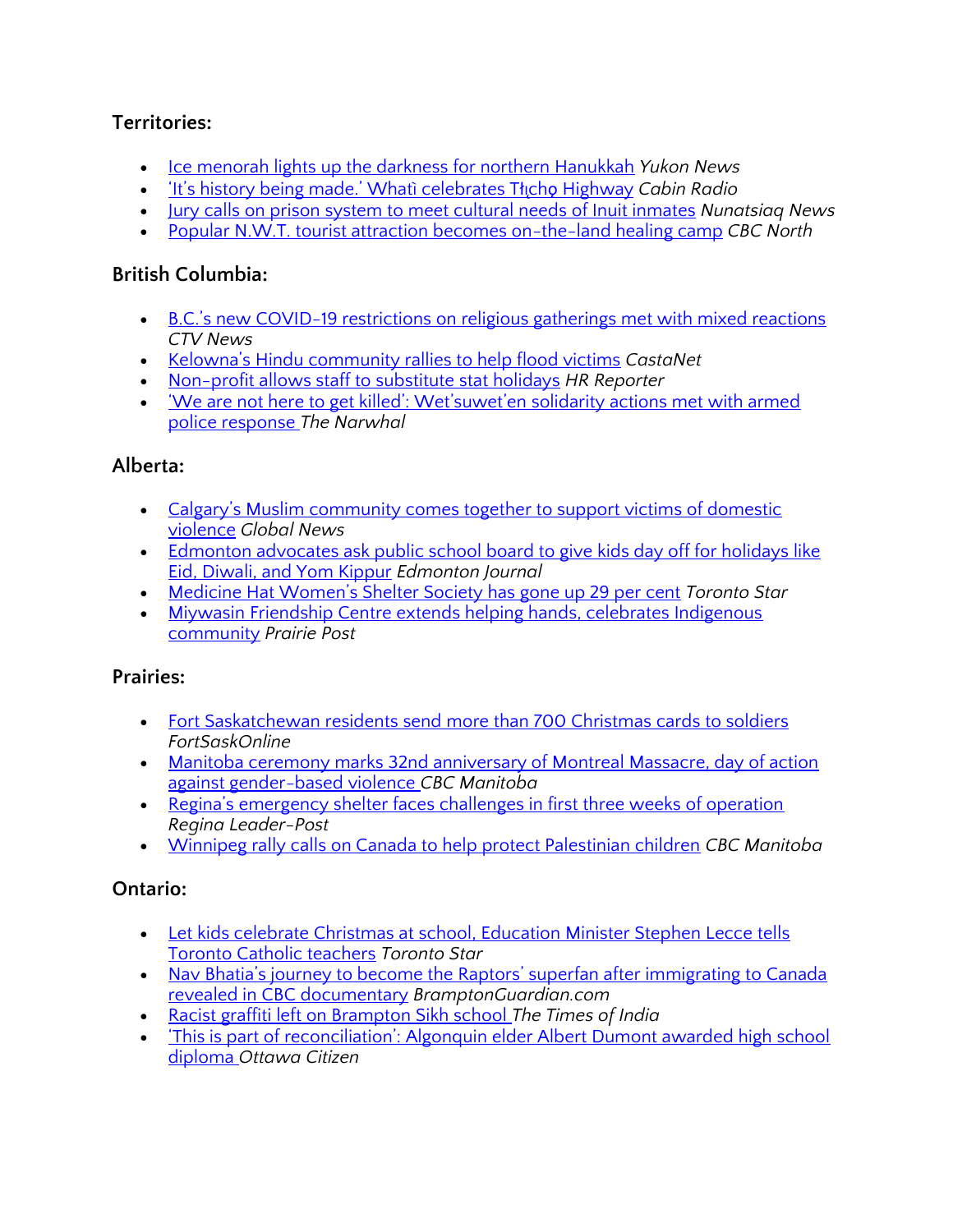#### **Quebec:**

- [D'importantes archives religieuses bientôt regroupées à Longueuil](https://www.ledevoir.com/societe/652350/patrimoine-d-importantes-archives-religieuses-bientot-regroupees-a-longueuil) *Le Devoir*
- [Une enseignante voilée retirée de sa classe](https://www.lapresse.ca/actualites/education/2021-12-09/loi-21/une-enseignante-voilee-retiree-de-sa-classe.php) *La Presse*
- New Sikh temple in Hudson, Que., gives local community a gathering place close to [home](https://www.cbc.ca/news/canada/montreal/hudson-gurdwara-sikh-temple-community-1.6254579) *CBC Montreal*
- [Quebec author explores if religious identity and feminism can mutually exist](https://montreal.citynews.ca/2021/12/08/quebec-author-religion-feminism/) *CityNews Montreal*

#### **Atlantic Provinces:**

- Wolastoqey Nation files claim [against New Brunswick corporations for resource](https://www.aptnnews.ca/national-news/wolastoqey-nation-files-claim-against-new-brunswick-corporations-for-exploration-on-their-land/)  [extraction on their land](https://www.aptnnews.ca/national-news/wolastoqey-nation-files-claim-against-new-brunswick-corporations-for-exploration-on-their-land/) *APTN News*
- [Some P.E.I. charities seeing increased demand this holiday season](https://www.cbc.ca/news/canada/prince-edward-island/pei-charity-volunteer-christmas-donation-1.6273325) *CBC PEI*
- The Best Little Newfoundland Christmas Pageant back to live performances for [2021](https://globalnews.ca/video/8428342/the-best-little-newfoundland-christmas-pageant-back-to-live-performances-for-2021) *Global News*
- X-Ring effect: Unusual graduation rite linked to COVID-19 outbreak at N.S. [university](https://www.stcatharinesstandard.ca/ts/politics/2021/12/09/covid-19-infections-on-the-rise-after-grad-ceremonies-at-university-in-nova-scotia.html) *The Standard*

#### **International:**

- [Apocalypse, booze and Christmas: An ancient ABC](https://theconversation.com/apocalypse-booze-and-christmas-an-ancient-abc-172014) *The Conversation*
- [Body of Sri Lankan lynching victim arrives from Pakistan](https://www.aljazeera.com/news/2021/12/7/body-sri-lanka-lynching-victim-pakistan-blasphemy-funeral) *Al Jazeera*
- [In Buddhism, women blaze a path but strive for gender equity](https://religionnews.com/2021/12/09/in-buddhism-women-blaze-a-path-but-strive-for-gender-equity/) *Religion News Service*
- [Former settler digs up Muslim branch of family tree](https://www.israelhayom.com/2021/12/09/former-settler-digs-up-muslim-branch-of-family-tree/) *Israel Hayom*



### **Religious Literacy Thought Corner**

Every issue, this section will focus on one specific aspect of society or identity. Using religious literacy skills and framework, our team will briefly prompt how to identify and perceive the influence of religion, spirituality, and non-religious belief in our lives and world.

#### **In this issue, Dr. Christina Parker, one of our Subject Matter Expert discusses:**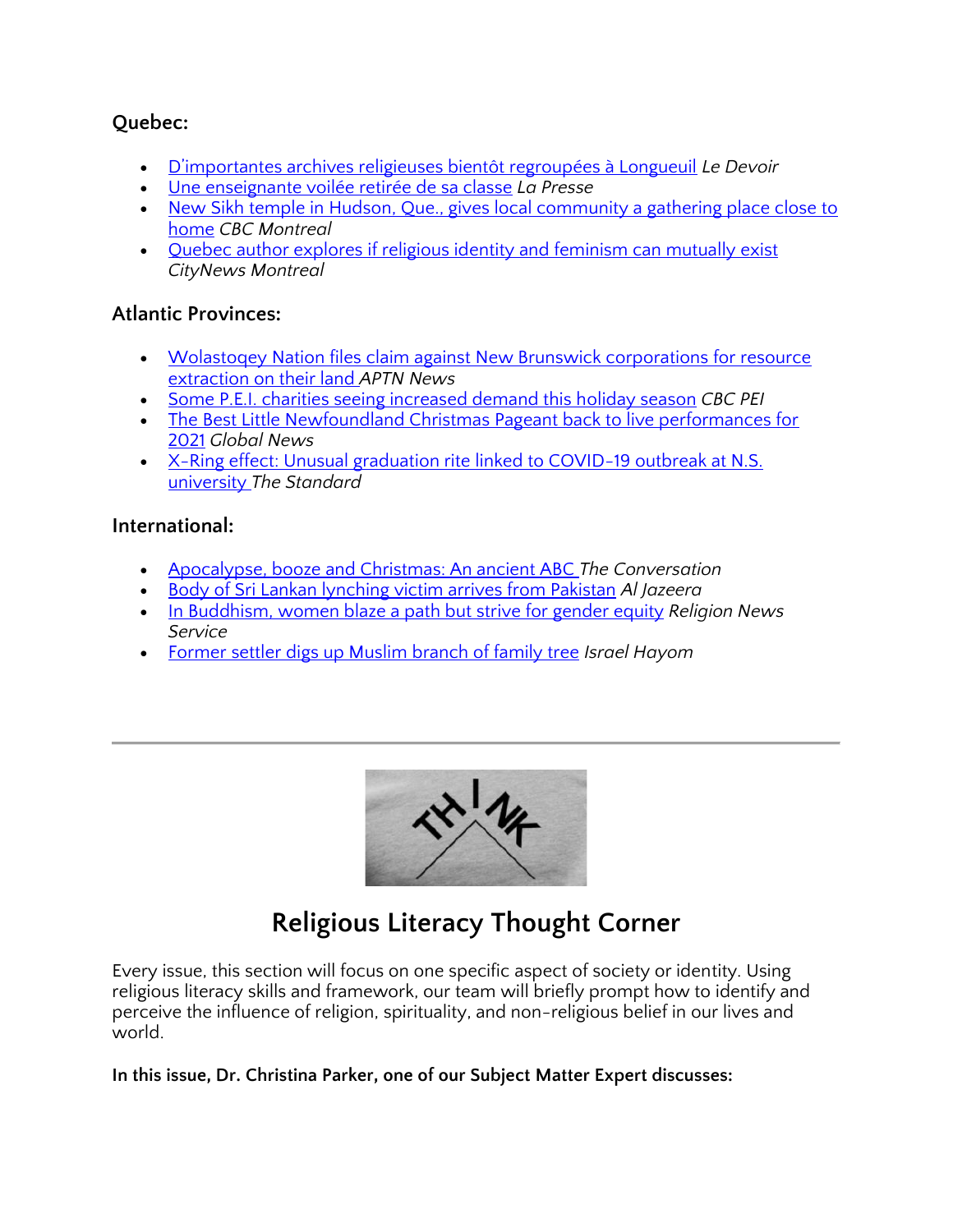

Photo from Peter Durand – [https://www.flickr.com/photos/alphachimpstudio/16480559778.](https://www.flickr.com/photos/alphachimpstudio/16480559778)

### **Restorative Justice Education and Religious Literacy in Schools**

Restorative justice is a term that is growing in popularity as people are coming to embrace the approach more and more. But, what is it? In this thought corner, I describe how and why a restorative approach to teaching religious literacy is a valuable approach that would better equip young people (and adults alike) for success in schools and beyond.

#### *What is religious literacy?*

As a topic for study, religion provides a platform for civic dialogue. In schools, many [educators engage religious literacy in their social studies, history, and world religions](https://www.researchgate.net/publication/331991855_Recognition_of_context_and_experience_a_civic-based_Canadian_conception_of_religious_literacy)  [curriculum.](https://www.researchgate.net/publication/331991855_Recognition_of_context_and_experience_a_civic-based_Canadian_conception_of_religious_literacy) For students and the public beyond school spaces, religious literacy is about developing skills and attitudes to prepare people with a deeper understanding of how [religion, spirituality, and non-religion inform their lived experiences.](https://www.researchgate.net/publication/331991855_Recognition_of_context_and_experience_a_civic-based_Canadian_conception_of_religious_literacy)

#### *What is restorative justice?*

The basic principles of restorative justice are about acknowledging how people are impacted by harm and creating communities, and building relationships that prevent damage from occurring. Through this process, those affected are <u>involved in a process of</u> [discernment and reflection.](https://sites.unicef.org/tdad/littlebookrjpakaf.pdf) People interested in a restorative process move forward in rebuilding relationships and community. In schools, among other settings, this means that [conflicts are managed proactively through ongoing attention to relational connection.](https://www.elevenjournals.com/tijdschrift/TIJRJ/2018/3/IJRJ_2589-0891_2018_001_003_005)

#### *Why do we need Religious literacy and Restorative justice in schools?*

Because conflict and aggression based on religion exists in schools. This includes religious bullying (which happens to those who are religious and non-religious) and is increasing in [some contexts.](https://www.routledge.com/Teaching-Religious-Literacy-to-Combat-Religious-Bullying-Insights-from/Chan/p/book/9780367640415) Religious bullying also profoundly impacts marginalized young people, and furthers their exclusion. Such youth may further disengage from school or pursue acts of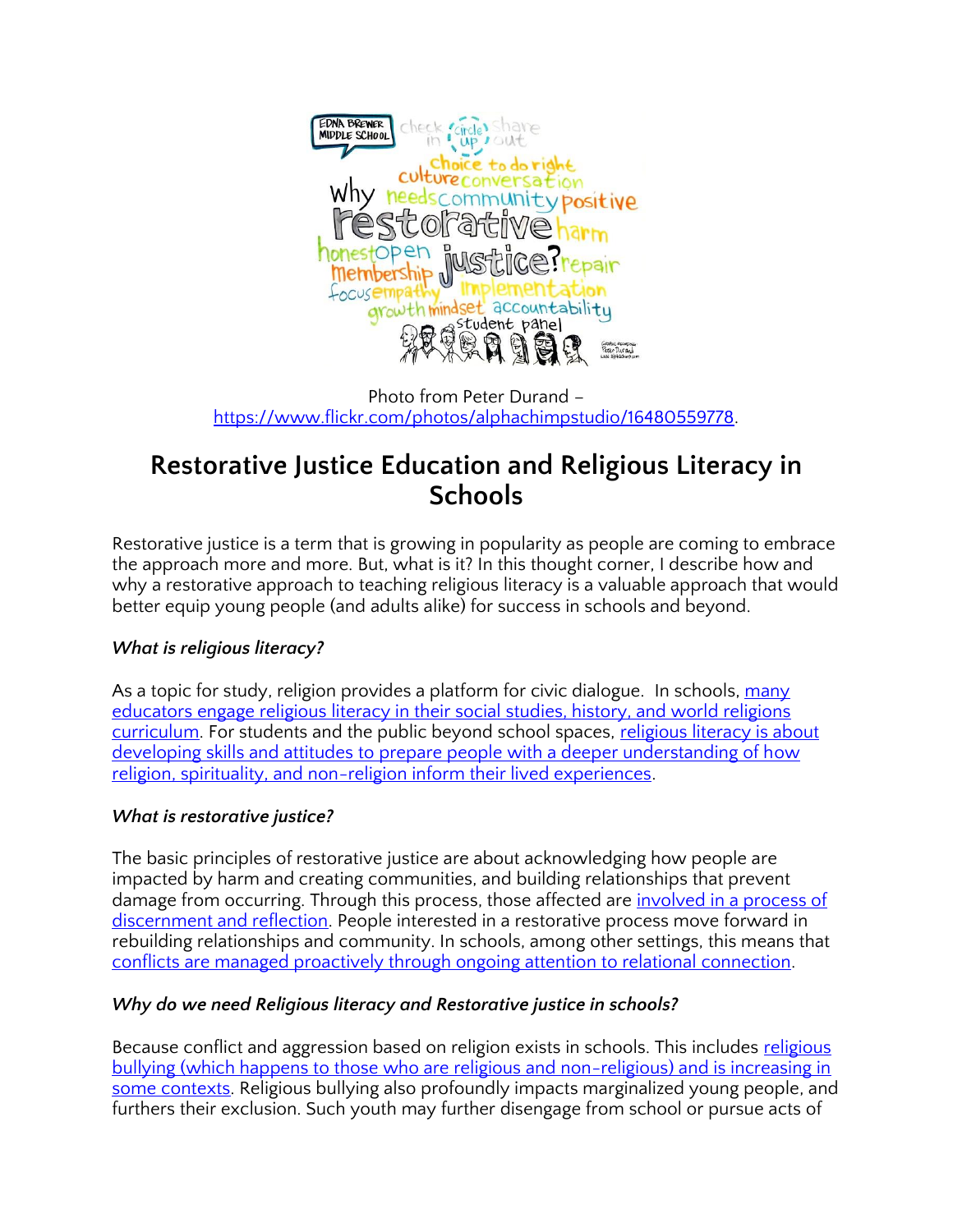bullying or violence themselves. Of great concern are adolescent youth who are at a [critical stage in their identity development, and therefore most susceptible to adopting](https://www.researchgate.net/publication/303498447_Can_education_counter_violent_religious_extremism)  [religious extremism.](https://www.researchgate.net/publication/303498447_Can_education_counter_violent_religious_extremism) [When young people feel like they do not matter in school, they may](https://www.tandfonline.com/doi/abs/10.1080/15507394.2021.1903789?src=&journalCode=urel20)  [turn to radicalism for connection and community.](https://www.tandfonline.com/doi/abs/10.1080/15507394.2021.1903789?src=&journalCode=urel20)

To address these concerns, educators can draw on restorative justice by creating spaces for dialogue and reflection about who has been harmed and what could be done to prevent harm. These critical conversations can counteract religion-based conflict and exclusion. In this way, restorative dialogue is one way to interrupt the promotion of hateful discourse, religiously motivated violence, and exclusion.



To learn more about religious literacy and restorative justice, please see the "[Religious Literacy and Restorative Justice with Youth: The](https://www.tandfonline.com/doi/full/10.1080/15507394.2021.1903789)  [Role of Community Service Professionals in Mediating Social](https://www.tandfonline.com/doi/full/10.1080/15507394.2021.1903789)  [Inclusion.](https://www.tandfonline.com/doi/full/10.1080/15507394.2021.1903789)"

**[Dr. Christina Parker,](https://ccrl-clrc.ca/christina-parker/) CCRL Subject Matter Expert in Peace Education**

### **Cultural/Holy days (December 2021 & January 2022)**

This list of dates is generally commemorated or observed by many individuals within a community. Some individuals from each community may not adhere to the cultural/holy days themselves. It is not a comprehensive list of cultural/holy days worldwide but a list of those commonly recognized across parts of Canada. Our team wishes you a rejuvenating time of contemplation and community support this December and January.



A photo from the Yukon News article "Ice menorah lights up the darkness for northern Hanukkah" above (Haley Ritchie/Yukon News)